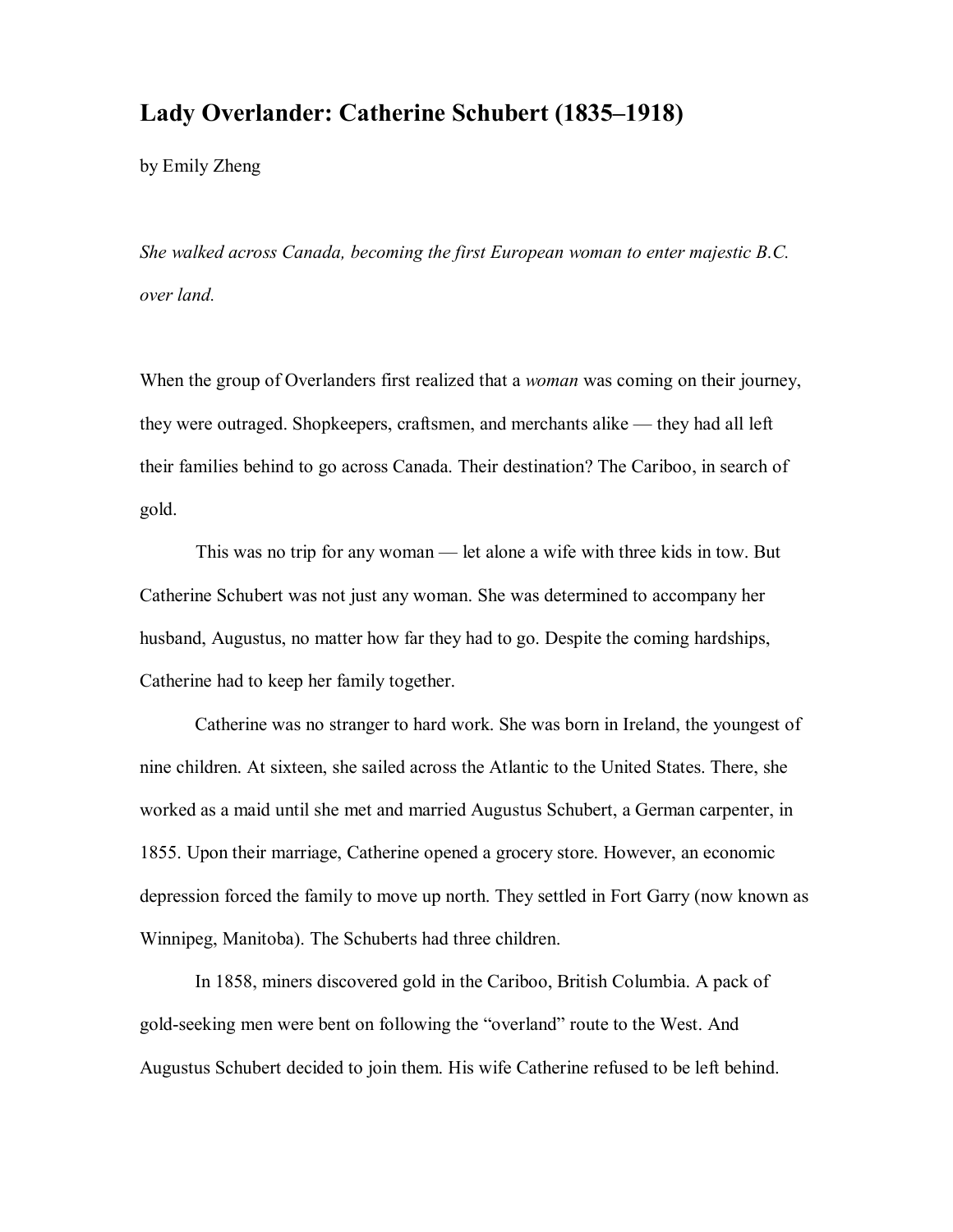The initial idea that a woman was to go on this treacherous journey upset many of the men. But along the way, Catherine convinced them to accept her. Her hard work, determination, and loving nature won over many. Plus, she provided a much-needed woman's touch to the group of rough men.

Over the prairies they walked on — hundreds of men and one woman. The hardships they faced were almost unimaginable. They had to carry, on their carts or backs, months of provision as well as mining equipment. They camped out in the open air, rain or shine, and feared for their lives whenever a faroff howl could be heard. The sea of prairie seemed like it would never end.

However, the monotonous prairie was a vacation compared to what was about to cross the Overlanders' path — the Rocky Mountains. The travellers had to leave their animals at the foot of the mountain, carrying only the essentials on their backs. They had to creep over treacherous tracks and float down dangerous rivers. Some men were even lost to the elements. It's hard to picture how Catherine could have done it — holding onto two small children and carrying another.

When the team of Overlanders decided split up upon entering British Columbia, the Schuberts joined the group going down the safer Thompson River instead of the dangerous Fraser. This proved to be a wise choice, because there was a secret they concealed — Catherine was pregnant. She was already in her fourth month when they set out from Fort Garry, thinking that the baby wouldn't come until they reached the Cariboo. However, the journey had taken longer than anticipated.

Catherine went into labour while riding on a raft down the Thompson River. Ashore, she successfully delivered a baby girl, with the help of Native women. The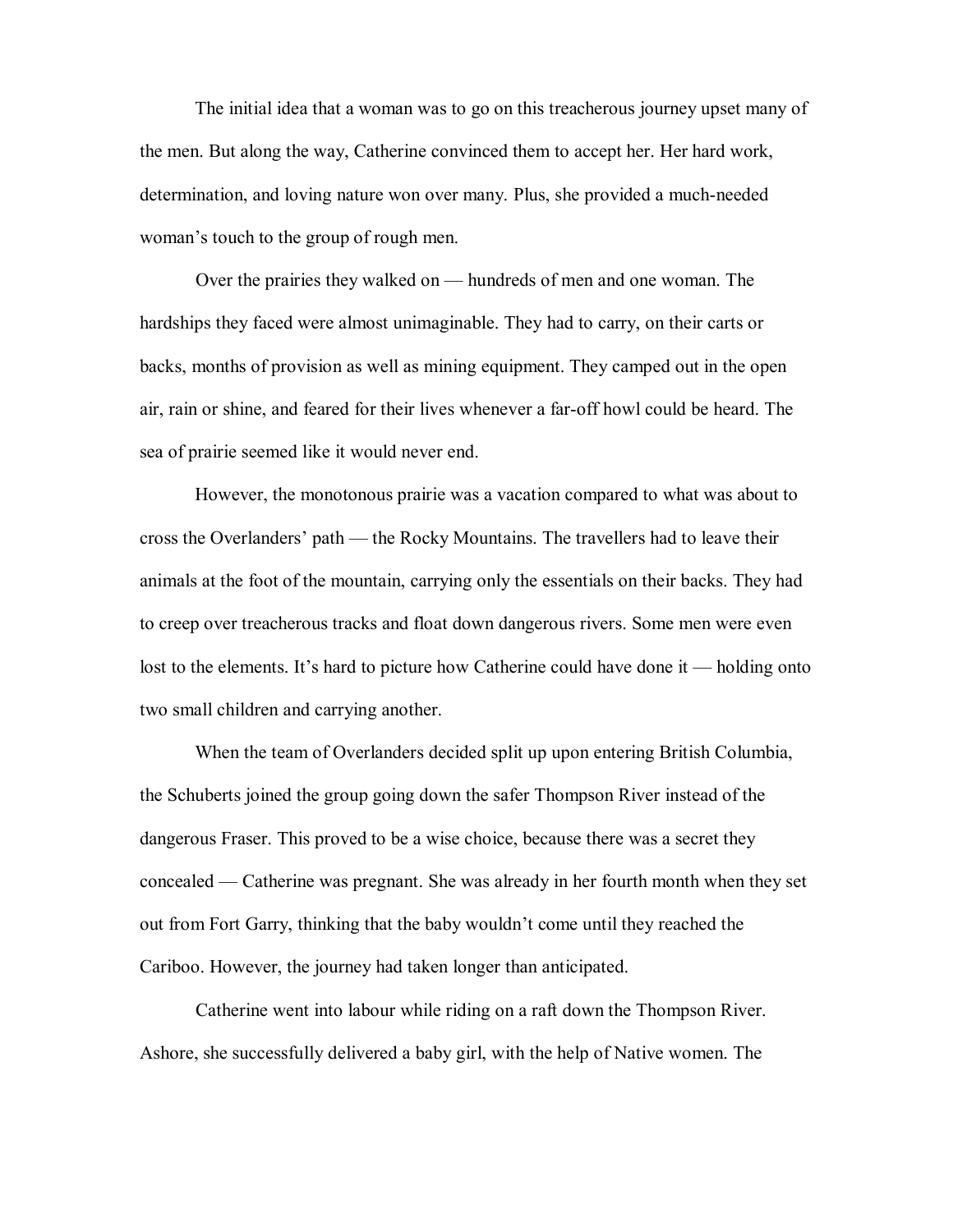Schuberts called their baby Rose. Rose became the first girl of European heritage to be born within B.C.

The Schuberts eventually made it to the Gold Rush. But Augustus never struck it rich as he had hoped to. In 1881, he gave up hopes of gold. Instead, the family bought a farm in their newfound homeland and prospered there. Catherine had two more children.

Augustus died in 1908. His widow moved to Armstrong, B.C. She was an important part of the community there until her death in 1918.

Catherine Schubert had accomplished something great; her name is forever etched in the books of history. But it was not her exceptional courage or wit that got her there. It was simply determination, endurance, and the ultimate love for her family.